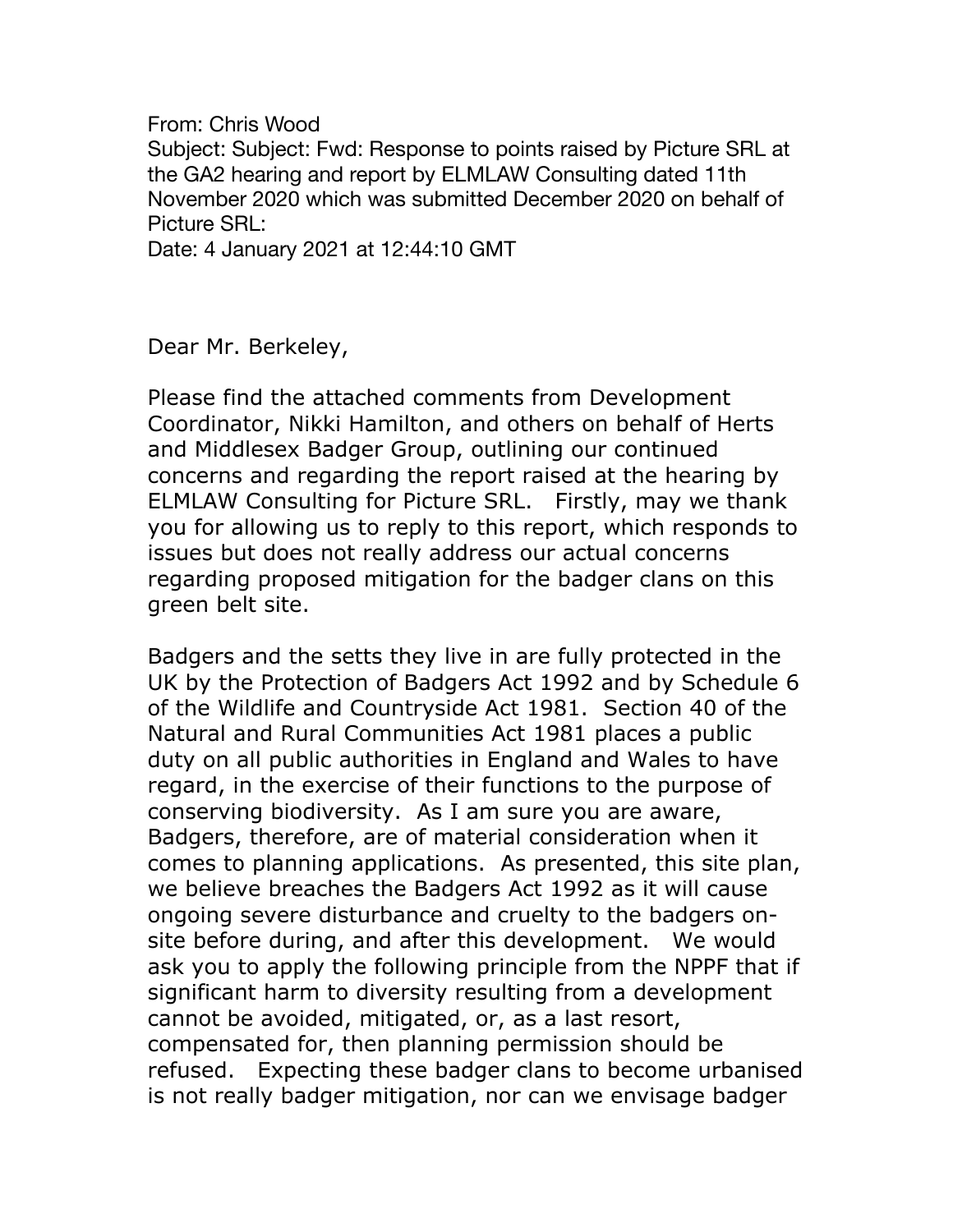fencing down roads within an extensive development. It makes no sense so far.

[https://www.gov.uk/guidance/protected-species-how-to](https://www.gov.uk/guidance/protected-species-how-to-review-planning-applications#assess-the-information-provided-with-the-planning-application)[review-planning-applications#assess-the-information](https://www.gov.uk/guidance/protected-species-how-to-review-planning-applications#assess-the-information-provided-with-the-planning-application)[provided-with-the-planning-application](https://www.gov.uk/guidance/protected-species-how-to-review-planning-applications#assess-the-information-provided-with-the-planning-application)

states mitigation should be to ensure developers

- remove or reduce the negative effects of their proposal
- show how they will carry out the mitigation measures

The mitigation strategy should:

effective against the likely effects of the proposed development on the protected species

- adequate for the affected species
- reliable, carried out at the right time and completed in full.

• established sufficiently in advance of the development works to benefit the affected species

• measurable - a management and monitoring plan (if required) must be comprehensive and adaptable - it must make sure that it's possible to maintain and measure the population and geographical distribution of the species in the short and long term

• secured - legal agreements must be in place to make sure that the mitigation measures can be maintained in the long term

Nikki has endeavored to highlight concerns by use of maps with keys showing numbers of active setts, foraging areas, etc however the badger group is happy to arrange a visit with you regarding any issues we have raised.

Herts and Middlesex Badger Group have detailed knowledge of this site over many years, but have closely monitored badger activity since we became aware of the proposed development, in 2015. All those who have visited have shared similar concerns but we note with dismay that our